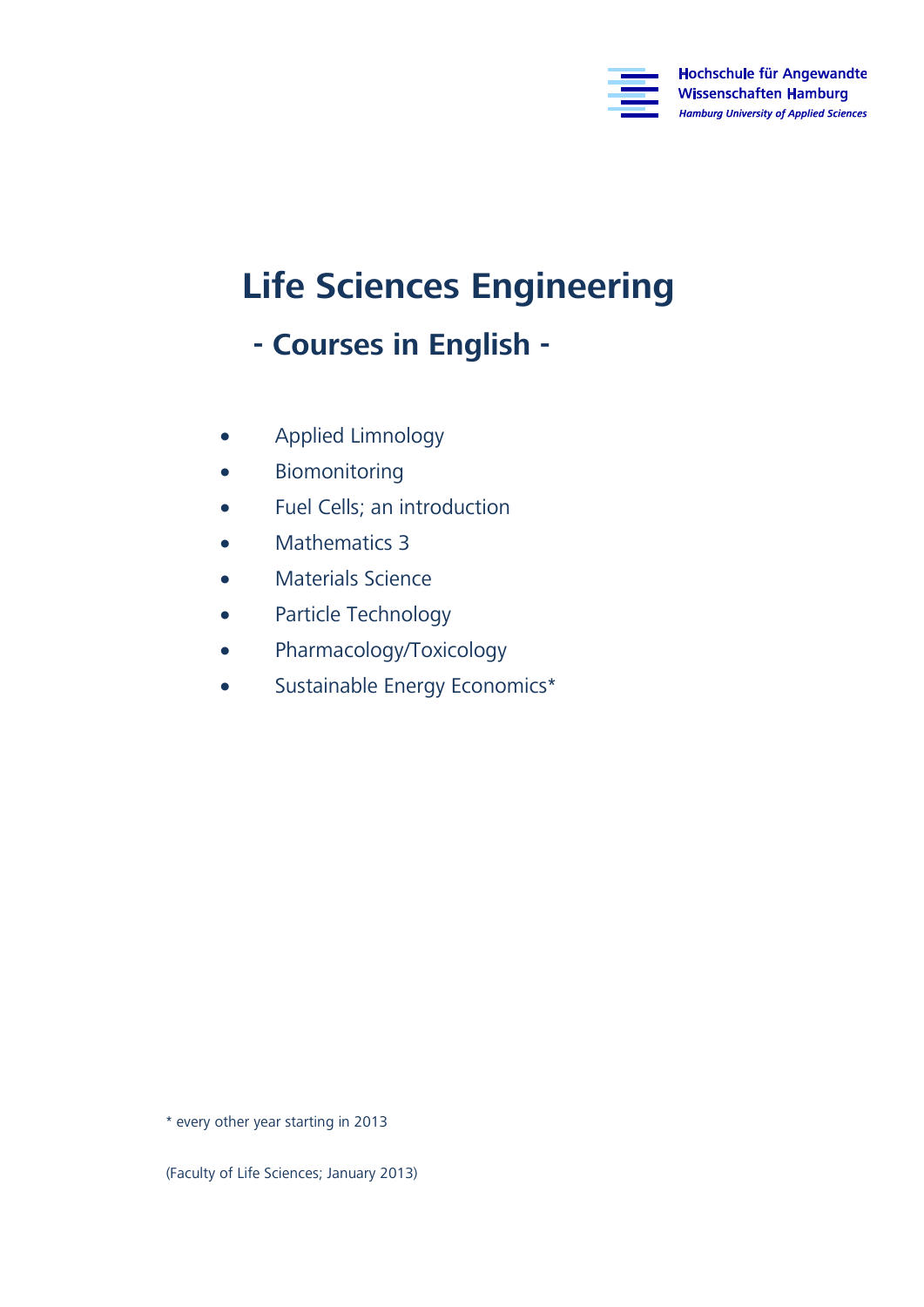| Degree programme:<br><b>Environmental Engineering (Bachelor)</b> |                                                                                                                                                                                                                                                                                                                                                   | Responsible Lecturer: Prof. Dr. Carolin Floeter                                                                                                                                                                                                                                                                                                                                                       |  |
|------------------------------------------------------------------|---------------------------------------------------------------------------------------------------------------------------------------------------------------------------------------------------------------------------------------------------------------------------------------------------------------------------------------------------|-------------------------------------------------------------------------------------------------------------------------------------------------------------------------------------------------------------------------------------------------------------------------------------------------------------------------------------------------------------------------------------------------------|--|
| Work load: 150                                                   | Lecture hours per week: 4                                                                                                                                                                                                                                                                                                                         | <b>ECTS Credits: 5</b>                                                                                                                                                                                                                                                                                                                                                                                |  |
| <b>Course objectives:</b><br>$\bullet$<br>$\bullet$<br>$\bullet$ | gain basic knowledge in hydrobiology (freshwater and marine)<br>learn methods for an ecological and ecotoxicological risk assessment<br>identify impacts on freshwater and marine ecosystems<br>apply the knowledge on freshwater case studies: the rivers Bille and Elbe<br>apply the knowledge on marine case studies: North Sea and Baltic Sea | develop risk reduction measures to improve the water quality of freshwater and marine ecosystems<br>evaluate water and sediment quality of european freshwater and marine ecosystems according to international,<br>EU and national regulation (e.g. EU Water Framework Directive and EU Marine Strategy Directive)<br>gain insight into occupational areas of applied hydrobiology and ecotoxicology |  |

risk mitigation and risk management options for freshwater and marine ecosystems. The course considers regulatory demands, e.g. EU Water Framework Directive and EU Marine Strategy Directive. The course includes several excursions within Germany and integrates external experts. It contains the following areas:

- Basic hydrobiology: physical and chemical properties of water, classification of lakes due to stratification and<br>  $\frac{1}{2}$  circulation puttiont cucles (C- N and B), river continuum concent, aquatic bioconogic and food we circulation, nutrient cycles (C-, N and P), river continuum continuum continuum continuum continuum continuum continuum continuum continuum continuum continuum continuum continuum continuum continuum continuum continuum co
	- ecosystems;<br>Methods and parameter to assess the water and sediment quality according to European regulation (EU Water<br>Examework Directive and EU Marine Strategy Directive);
	- Ecological methods for the assessment of water and sediment quality of rivers: macrozoobenthos (invertebrates
	- Ecotoxicological methods for the risk assessment of water/sediment samples and for single substances:<br>
	biomarker, bioaccave and mesocorm studies, as well as biomanitoring :
	- Impacts on aquatic ecosystems: e.g. pollution by point and diffuse sources, cooling water extraction and discharge water discharge, budgelesial constructions, e.g. weige shipping dredged material discharge, waste water discharge, hydrological constructions, e.g. weirs, shipping, dredged material
	- different risk assessment procedures according to international and national regulation: for pesticides, waste water and sediments (dredged material management); PBT (Persistence, Bioaccumulation, Toxicity and "veryP veryB") Concept, Predicted Environmental Concentration (PEC), Predicted No Effect Concentration (PNEC), Risk Quotient method, Endocrine Disruptors (EDs);
	- $\bullet$  risk assessment, risk mitigation and risk management;
	- Bille and Elbe river: impact analysis and management scenarios;
	- North Sea/ Baltic Sea: insight into environmental impact assessment, e.g. of offshore windparks.

#### About didactics and work load distribution:

- Main content will be presented by the lecturer and students apply the knowledge by solving tasks in groups;<br> **Additional topics will be developed and presented in groups of two students:** 
	- Additional topics will be developed and presented in groups of two students;
	- Special topics will be presented by external experts, e.g. from authorities;
	- Excursions e.g. to the river Bille and Elbe, to the Artificial Stream and Pond System at the Federal Environmental  $J - J$

| <b>Requirements for participation:</b>                                                         | <b>Course</b> |
|------------------------------------------------------------------------------------------------|---------------|
| Biology 1 and Biology 2, Biology practical course is recommended, Chemistry 1 and 2, Physics 1 | language:     |
| and 2, Biological and Chemical Parameters of Environmental Risk Assessment (BCU)               | English       |
| <b>Type of exam:</b><br>Oral presentations in groups of two and written summary                |               |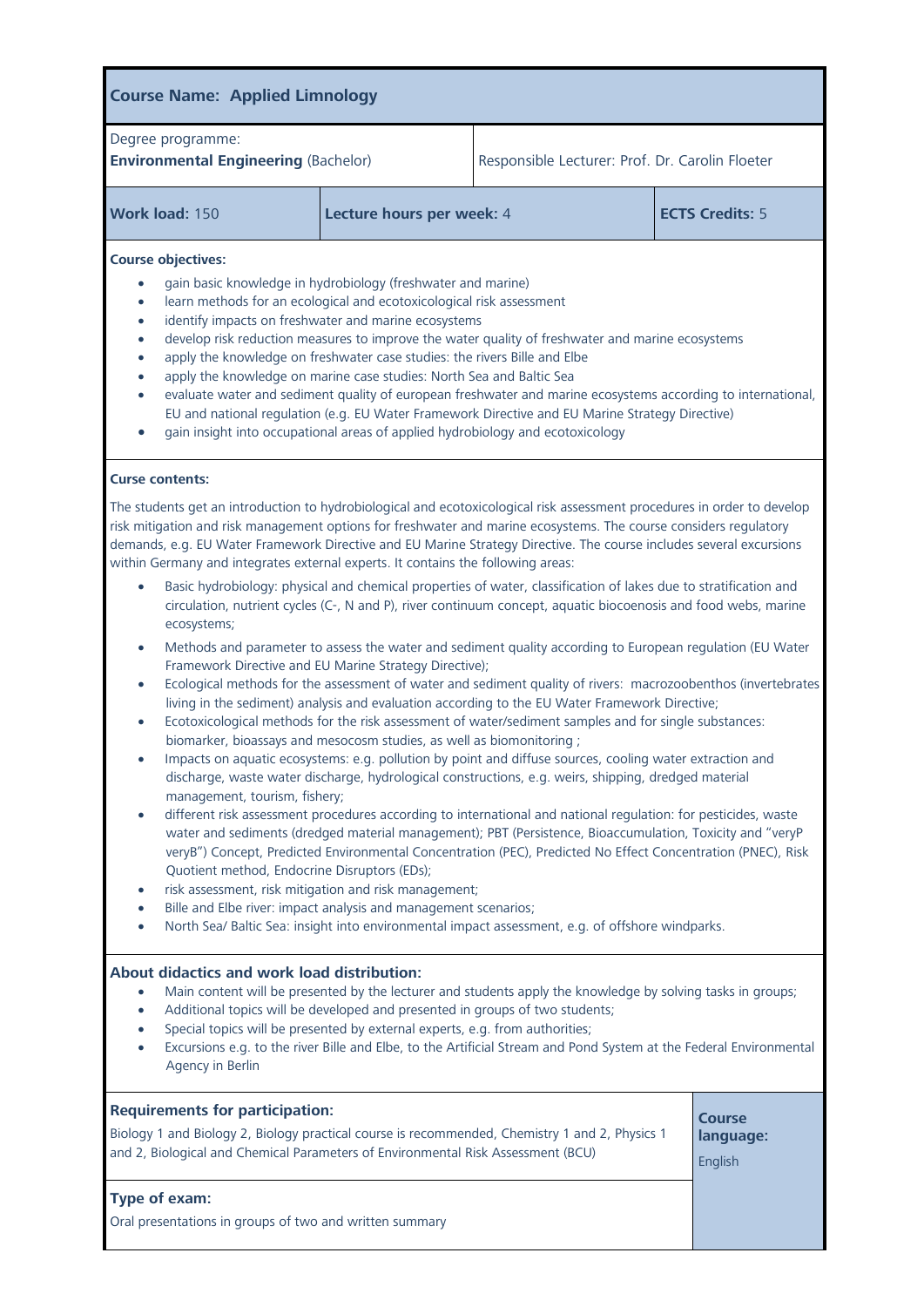**Requirements for credit point allocation:** Class attendance and successful oral presentations in groups of two and written summary

- **Literature:** Robert G. Wetzel (2001): Limnology: lake and river ecosystems. 3. Aufl., Acad. Press.
	- Jacob Kalff (2003): Limnology: inland water ecosystems. Prentice Hall. Pearson Education.<br>• Jürgen Schwoerbel, Heinz Brendelberger (2010): Einführung in die Limnologie. 9. Aufl. Els
	- Jürgen Schwoerbel, Heinz Brendelberger (2010): Einführung in die Limnologie. 9. Aufl., Elsevier, Spektrum Akad. Verl..
	- Winfried Lampert; Ulrich Sommer (2007): Limnoecology: the ecology of lakes and streams. 2. ed. Univ. Press.<br>• Christer Brönmark: Lars-Anders Hansson (2005): The biology of lakes and ponds. 2. ed. reprint (with corr.).
	- Christer Brönmark; Lars-Anders Hansson (2005): The biology of lakes and ponds. 2. ed., reprint (with corr.). O.U.P.<br>• Michael C. Newman (2010): Fundamentals of ecotoxicology. 3rd Ed. CRC Press. ISBN: 978-1-420-06704-0.
	- Michael C. Newman (2010): Fundamentals of ecotoxicology. 3rd Ed. CRC Press. ISBN: 978-1-420-06704-0.
	- Walker, C.H., Hopkin, S.P., Sibly, R.M. & Peakall, D.B. (2006): Principles of Ecotoxicology. 3rd Edition CRC Press.
	- Karl Fent (2007): Ökotoxikologie: Umweltchemie, Toxikologie, Ökologie. Thieme. 3., überarb. und aktualisierte Aufl.
	- Futher literature (e.g. reports from OSPARCOM, HELCOM and UBA) will be recommended in the lectures.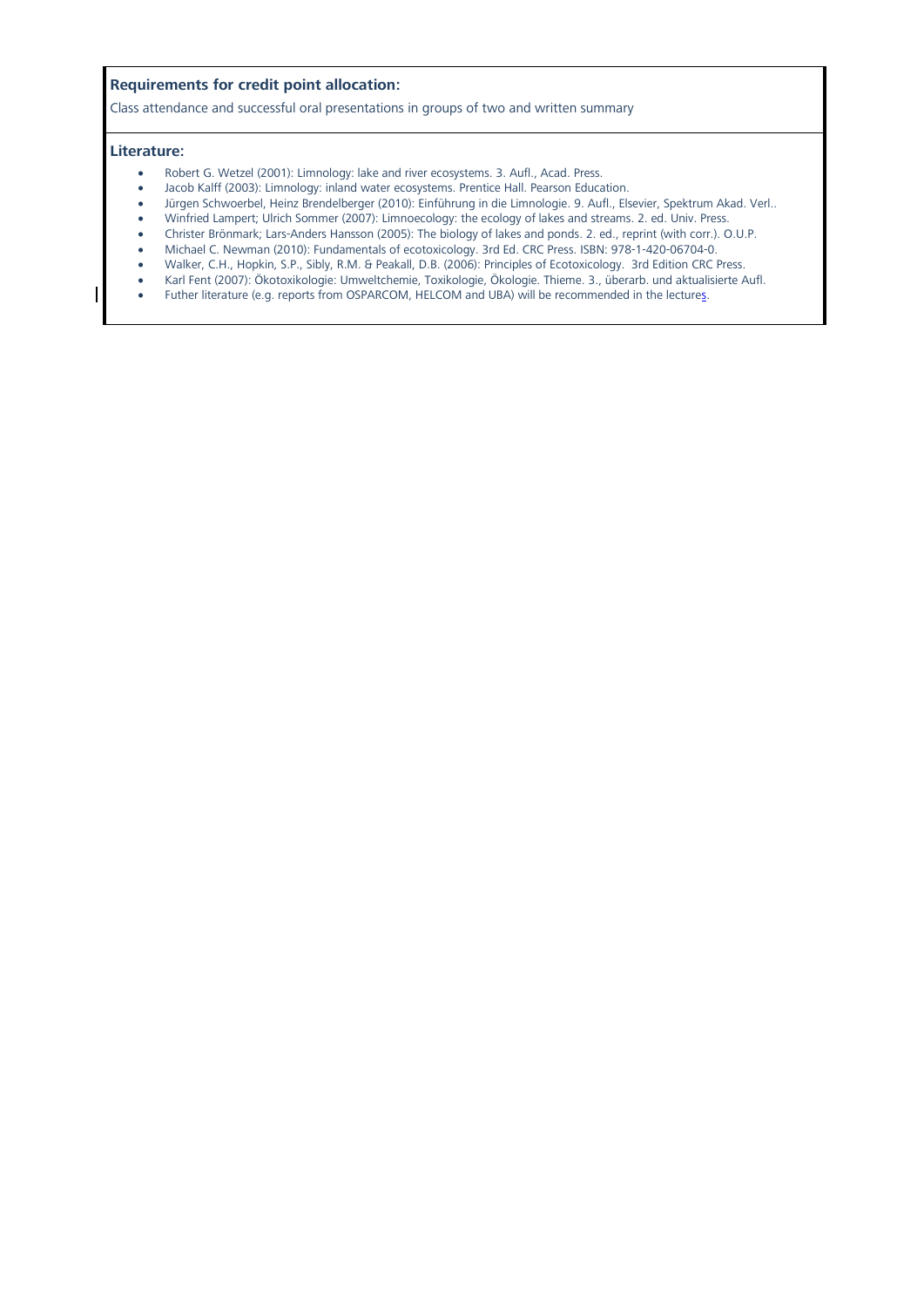| <b>Course Name: Biomonitoring</b>                                                                                                                                                                                                                                                                                                                                             |  |                                                           |  |                     |
|-------------------------------------------------------------------------------------------------------------------------------------------------------------------------------------------------------------------------------------------------------------------------------------------------------------------------------------------------------------------------------|--|-----------------------------------------------------------|--|---------------------|
| Degree programmes:<br><b>Environmental Engineering (Bachelor)</b><br><b>Biotechnology (Bachelor)</b>                                                                                                                                                                                                                                                                          |  | Responsible Lecturer:<br>Prof. Dr.-Ing. Holger Mühlberger |  |                     |
| <b>Work load: 75 hours</b><br>Lecture hours per week: 2                                                                                                                                                                                                                                                                                                                       |  | <b>ECTS Credits: 2,5</b>                                  |  |                     |
| <b>Course objectives:</b><br>knowledge of the "philosophy" of biomonitoring<br>introduction to biomonitoring and the capabilities of selected biologic analytical methods as well as static<br>and dynamic biotests (biologic early warning system) to monitor environment water, soil and air<br>detection of anthropogenic impacts to creatures and ecosystems<br>$\bullet$ |  |                                                           |  |                     |
| <b>Contents:</b>                                                                                                                                                                                                                                                                                                                                                              |  |                                                           |  |                     |
| <b>Biological verification procedures</b><br>introduction to environmental biomonitoring (impact analysis, indicator- and monitoring organisms, bio markers),<br>"philosophy of biomonitoring"                                                                                                                                                                                |  |                                                           |  |                     |
| Biological effects of typical environmental poisons<br>classification of contaminants and methods for toxicity determination, environmental quality standards (quality<br>objectives, prescriptive limits), behaviour of pesticides and heavy metals in food webs, bio accumulation                                                                                           |  |                                                           |  |                     |
| Lawful environmental monitoring with biological impact tests<br>toxicity tests according to DIN for emission- and immission monitoring in water, soil and air                                                                                                                                                                                                                 |  |                                                           |  |                     |
| Dynamic toxicity test systems for continuous waters- and waste water monitoring<br>application of a continuous operating test system with automatic alarm detection                                                                                                                                                                                                           |  |                                                           |  |                     |
| Detection of carcinogenic and mutagenic substance effects with animals, plants and cell cultures<br>tests for the analysis of mutagenic effects                                                                                                                                                                                                                               |  |                                                           |  |                     |
| About didactics and work load distribution:<br>50% problem based learning and student presentations; 50% lectures                                                                                                                                                                                                                                                             |  |                                                           |  |                     |
| <b>Requirements for participation:</b>                                                                                                                                                                                                                                                                                                                                        |  |                                                           |  | Course<br>language: |
| Type of exam:<br>student presentation or written examination                                                                                                                                                                                                                                                                                                                  |  |                                                           |  | English             |
| Requirements for credit point allocation:<br>presentation or written examination                                                                                                                                                                                                                                                                                              |  |                                                           |  |                     |
| Literature:                                                                                                                                                                                                                                                                                                                                                                   |  |                                                           |  |                     |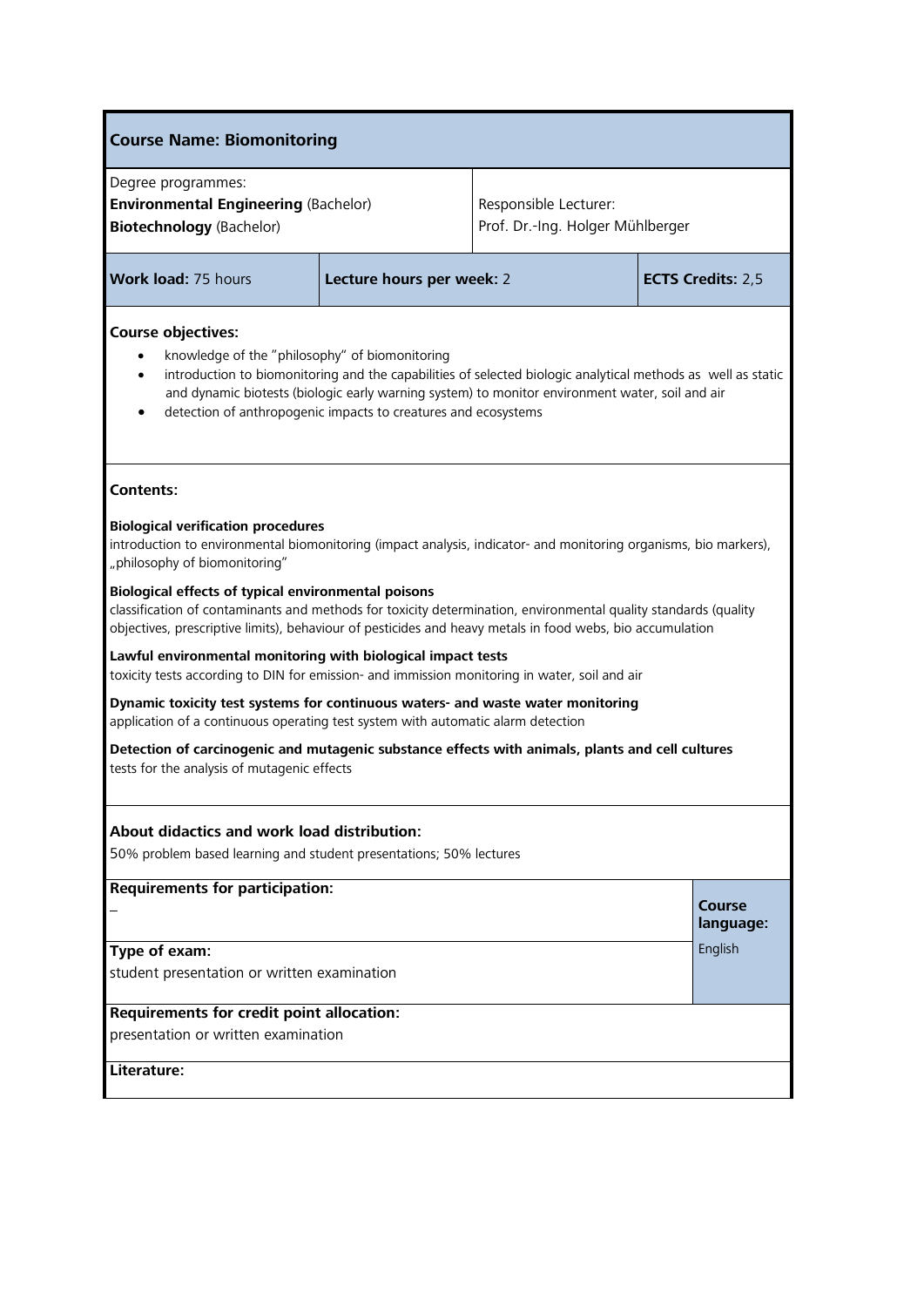| Course Name: Fuel Cells - an introduction                                                                                                                                                                                                                                                    |                           |                          |  |                     |
|----------------------------------------------------------------------------------------------------------------------------------------------------------------------------------------------------------------------------------------------------------------------------------------------|---------------------------|--------------------------|--|---------------------|
| Degree programme:<br><b>Environmental Engineering (Bachelor)</b><br>Responsible Lecturer: Prof. Dr. Marion Siegers                                                                                                                                                                           |                           |                          |  |                     |
| Work load: 75                                                                                                                                                                                                                                                                                | Lecture hours per week: 2 | <b>ECTS Credits: 2.5</b> |  |                     |
| <b>Course objectives:</b><br>The students improve their knowledge about renewable energies in the area of fuel cells and gain an insight into low-<br>emission power generation via fuel cells.                                                                                              |                           |                          |  |                     |
| <b>Contents:</b><br>This course deals with fuel cell systems and their application:                                                                                                                                                                                                          |                           |                          |  |                     |
| <b>Basic Principles of a Fuel Cell</b><br>Principle of a Fuel Cell<br>$\bullet$<br>Thermodynamics (excerpts)<br>$\bullet$<br>Efficiency<br>$\bullet$<br>Voltage-Current-Characteristics                                                                                                      |                           |                          |  |                     |
| <b>Fuel Gas Supply</b><br>Reformer Technology (Steam Reforming (SR), Partial Oxidation (POX), Autothermal Reformation (ATR))<br>CO Removal Technology<br><b>Internal Reforming</b>                                                                                                           |                           |                          |  |                     |
| <b>Applications</b><br><b>Mobile Applications</b><br>$\bullet$<br><b>Stationary Applications</b><br>$\bullet$<br><b>Portable Applications</b><br>$\bullet$                                                                                                                                   |                           |                          |  |                     |
| About didactics and work load distribution:<br>Lectures in the form of a seminar, exercises                                                                                                                                                                                                  |                           |                          |  |                     |
| <b>Requirements for participation:</b><br>Basic knowledge of science and engineering                                                                                                                                                                                                         |                           |                          |  | Course<br>language: |
| English<br>Type of exam:<br>Written exam                                                                                                                                                                                                                                                     |                           |                          |  |                     |
| <b>Requirements for credit point allocation:</b><br>Attendance and participation in class; successful completion of the written exam                                                                                                                                                         |                           |                          |  |                     |
| Literature:<br>Heinzel, Mahlendorf, Roes, Brennstoffzellen - Entwicklung, Technologie, Anwendung, C.F. Müller<br>Larminie, Dicks, Fuel Cell Systems Explained, Wiley<br>Kurzweil, Brennstoffzellentechnik, Vieweg Verlag<br>Kordesch, Simader, Fuel Cells and Their Applications, VCH-Verlag |                           |                          |  |                     |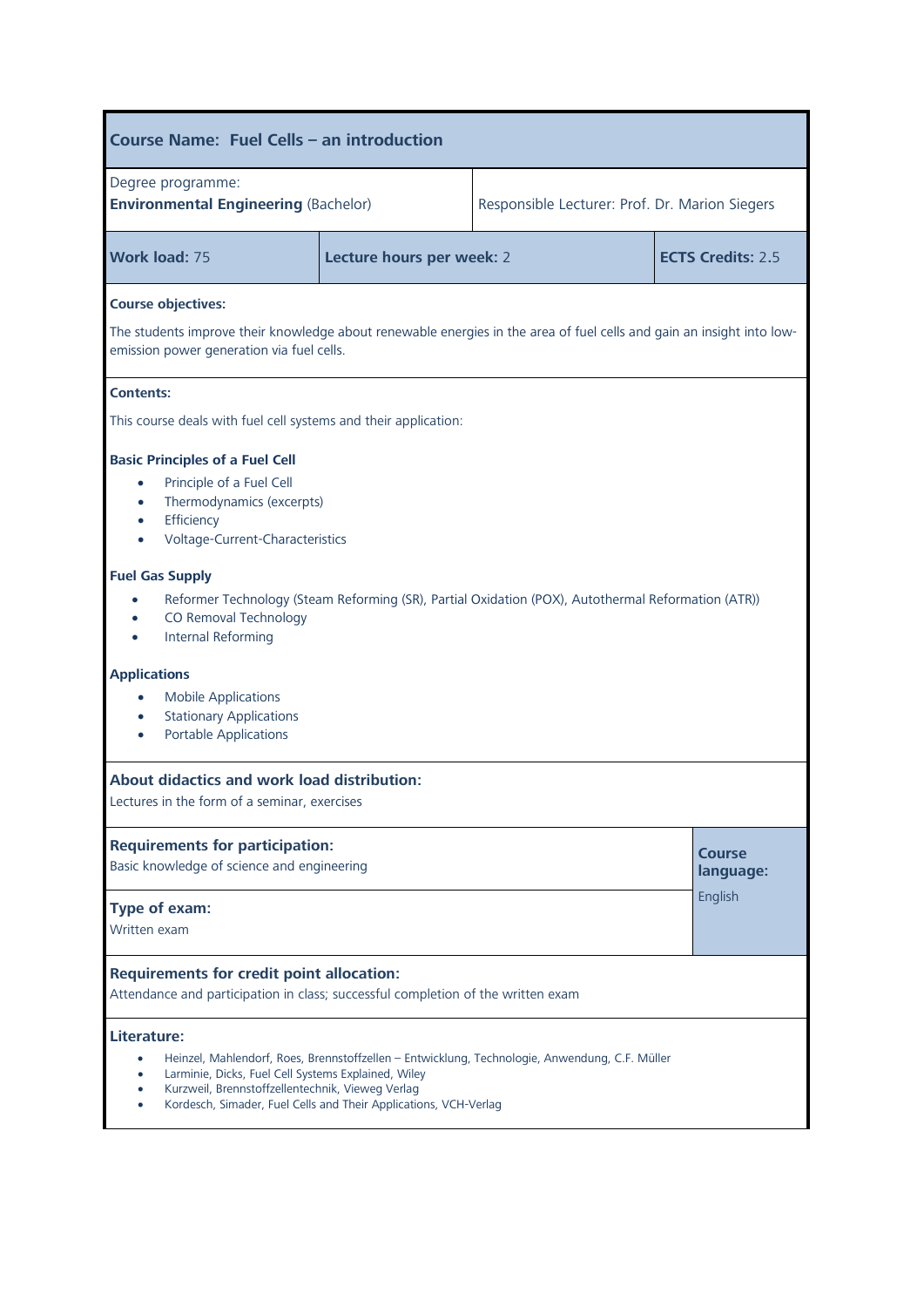| <b>Course Name: Mathematics 3</b>                                                                                                                                                                                                                                                                                                       |                                       |                                                                                              |                          |  |
|-----------------------------------------------------------------------------------------------------------------------------------------------------------------------------------------------------------------------------------------------------------------------------------------------------------------------------------------|---------------------------------------|----------------------------------------------------------------------------------------------|--------------------------|--|
| Degree programme:<br><b>Environmental Engineering (Bachelor)</b>                                                                                                                                                                                                                                                                        |                                       | Responsible Lecturer:<br>Prof. Dr. Rainer Sawatzki                                           |                          |  |
| Work load: 75                                                                                                                                                                                                                                                                                                                           | Lecture hours per week: 2             |                                                                                              | <b>ECTS Credits: 2.5</b> |  |
| <b>Course objectives:</b><br>Students will acquire the ability:<br>to describe technical and scientific problems with the mathematical syntax.<br>to use the basic concepts of differential and integral calculus, ordinary differential equations and series.<br>to apply the tools of the aforementioned areas reliably.<br>$\bullet$ |                                       |                                                                                              |                          |  |
| <b>Contents:</b><br>general series, power series, Taylor and Fourier series<br>$\bullet$<br>Ordinary differential equations of first and second order<br>About didactics and work load distribution:<br>Seminars with exercises (25%)<br>$\bullet$<br>working in small groups (25%)<br>$\bullet$<br>independent study (50%)             |                                       |                                                                                              |                          |  |
| <b>Requirements for participation:</b><br>Knowledge of calculus<br>Type of exam:<br><b>Written test</b>                                                                                                                                                                                                                                 | <b>Course</b><br>language:<br>English |                                                                                              |                          |  |
| <b>Requirements for credit point allocation:</b><br>Active participation in class and successful completion of the final examination                                                                                                                                                                                                    |                                       |                                                                                              |                          |  |
| Literature:<br>Papula, Lothar: Mathematik für Ingenieure und Naturwissenschaftler 1-3<br>$\bullet$<br>Fetzer, Albert; Fränkel, Heiner: Mathematik Bd.1-2<br>$\bullet$<br>Dürrschnabel, Klaus: Mathematik für Ingenieure                                                                                                                 |                                       | Engeln-Müllges, Gisela; Schäfer, Wolfgang; Trippler, Gisela: Kompaktkurs Ingenieurmathematik |                          |  |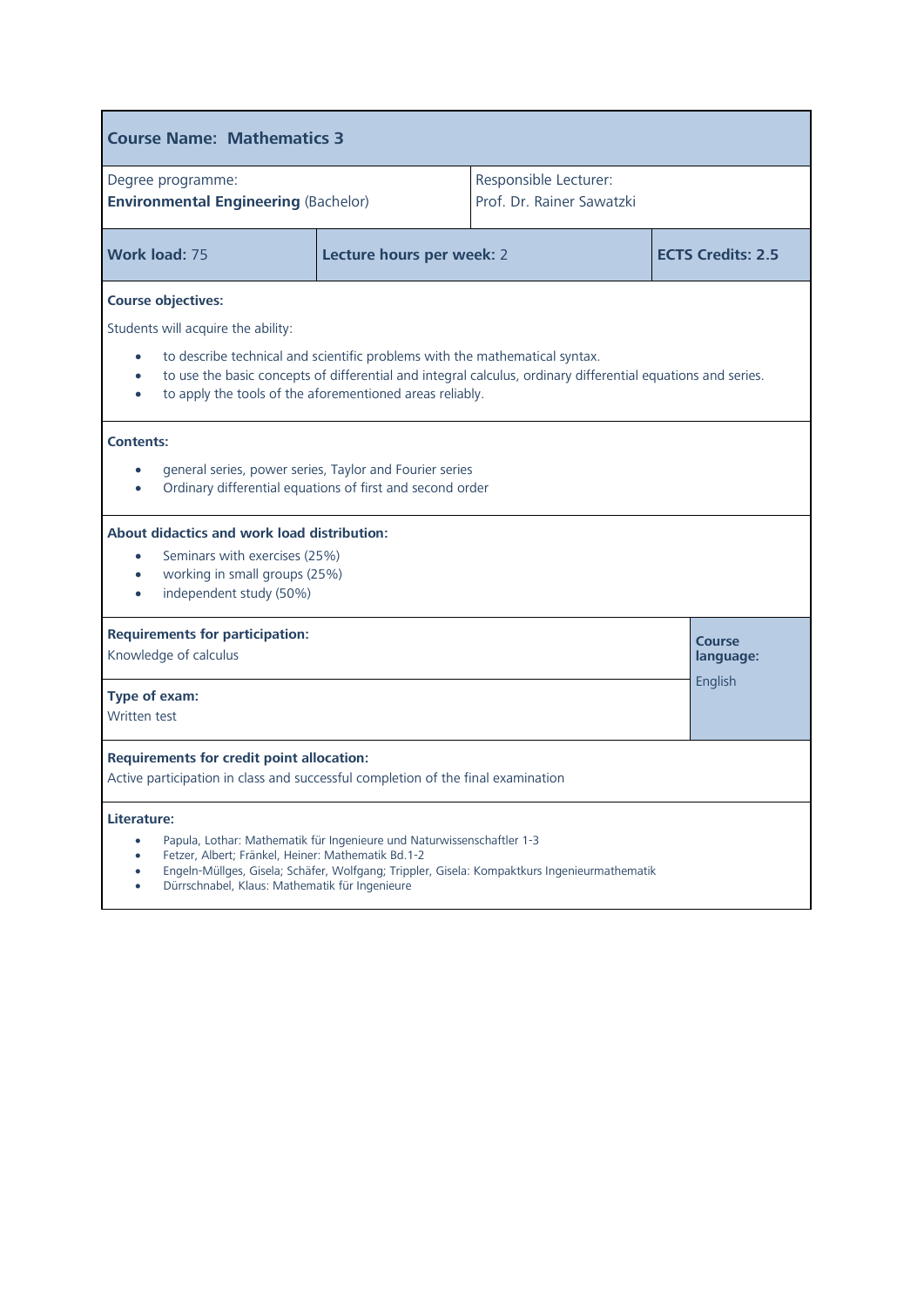| Degree programme:<br><b>Process Engineering (Bachelor)</b> | Responsible Lecturer: Prof. Dr. Bernd Sadlowsky |  |
|------------------------------------------------------------|-------------------------------------------------|--|
| Lecture hours per week: 4<br>Work load: 150                | <b>ECTS Credits: 5</b>                          |  |

#### **Course objectives:**

Students develop an understanding between internal structure, internal mechanisms and externally measurable material properties. They become acquainted with the most important material test procedures and the significance of the mechanical properties of materials and on this basis they are able to compare materials in relation to their suitability for a construction or manufacturing process. They also learn about the basic principles for the formation and influence of microstructures in metallic materials in solidification and heat treatment applications.

#### **Course content:**

- Construction of materials: atomic and molecular structure, bonds and principal material groups.
- Principles of metallurgy: crystalline structure, material defects, thermally activated processes, alloys and corrosion.
- Ferrous metals: iron-carbon system, heat treatment, alloy elements, steel types and nomenclature, steel manufacturing, processing and application, cast iron materials.
- Non-ferrous metals: aluminium, copper, nickel and titanium.
- Plastics: structure, properties, plastic types, plastics nomenclature, plastics manufacturing, processing and application.
- Principles of mineral, non-metallic materials: ceramics and glass.
- Destructive materials testing: tensile test, pressure test, impact test, fatigue test, metallographic analysis, scanning electron microscopic analysis, EDX analysis and spectral analysis.
- Non-destructive materials testing: visual inspection, dye penetrant testing, ultrasonic testing, radiographic examination, acoustic emission testing and replica technology.
- Damage analysis: damage investigation procedure based on visual, metallographic and fractographic analyses and group work.

### **About [didactics](http://dict.leo.org/se?lp=ende&p=/Mn4k.&search=didactics) and work load distribution:**

Lectures, supported by blackboard presentation projectors and integrated by the students performed exercises, worksheets; lab work. (Presence study 54 hours, 96 hours self-study)

### **Requirements for participation:** – **Course**

**language:**

English

#### **Type of exam:**

Written exam

### **Requirements for credit point allocation:**

Successful completion of the written examination

#### **Literature:**

- Aparna Guapta, Santosh Kumar: "Material Science for Engineers", CBS Publishers & Distributers
- Donald R. Askeland, Pradeep P. Fulay, D. K. Bhattacharya: "Materials Science and Engineering"; Cengage Learning
- William D. Callister, "Materials Science and Engineering", International Student Version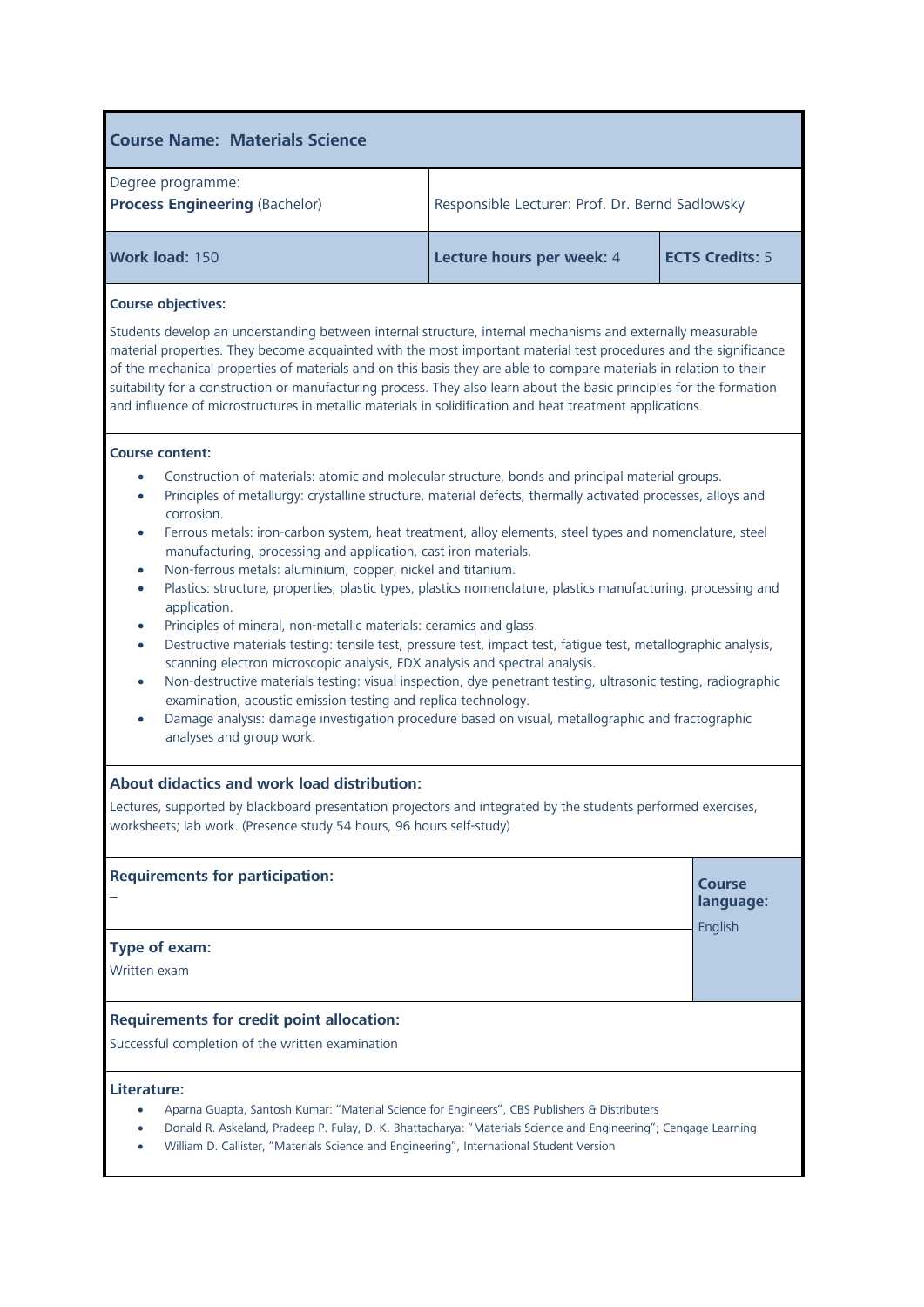| <b>Course Name: Particle Technology</b>                                                                                                                                                                                                                                                                      |                           |                                               |                                       |  |
|--------------------------------------------------------------------------------------------------------------------------------------------------------------------------------------------------------------------------------------------------------------------------------------------------------------|---------------------------|-----------------------------------------------|---------------------------------------|--|
| Degree programme:<br><b>Environmental Engineering (Bachelor)</b>                                                                                                                                                                                                                                             |                           | Responsible Lecturer: Prof. Dr. Martin Geweke |                                       |  |
| <b>Work load: 90</b>                                                                                                                                                                                                                                                                                         | Lecture hours per week: 2 |                                               | <b>ECTS Credits: 3</b>                |  |
| <b>Course objectives:</b><br>The module is an introduction to the subject of particle technology to students studying degree courses in disciplines<br>requiring knowledge of the processing and handling of particles and powders (students of process technology or<br>mechanical or chemical engineering) |                           |                                               |                                       |  |
| <b>Contents:</b><br>Particle size analysis (singe particle / bulk material)<br>$\bullet$<br>Methods of particle size measurement<br>$\bullet$<br>Motion of particles in a fluid<br>Classifier<br>Separation of particles from a gas                                                                          |                           |                                               |                                       |  |
| About didactics and work load distribution:<br>Lectures: 32 h<br>$\blacksquare$<br>Self study: 58 h<br>$\bullet$                                                                                                                                                                                             |                           |                                               |                                       |  |
| <b>Requirements for participation:</b><br>Recommended for students in the fields of chemical engineering, process engineering or<br>environmental engineering (2nd / 3rd year).                                                                                                                              |                           |                                               | <b>Course</b><br>language:<br>English |  |
| Type of exam:<br>written / oral test                                                                                                                                                                                                                                                                         |                           |                                               |                                       |  |
| <b>Requirements for credit point allocation:</b><br>Participation in class and successful completion of the final examination                                                                                                                                                                                |                           |                                               |                                       |  |
| Literature:<br>M. Rhodes: Introduction to particle technology                                                                                                                                                                                                                                                |                           |                                               |                                       |  |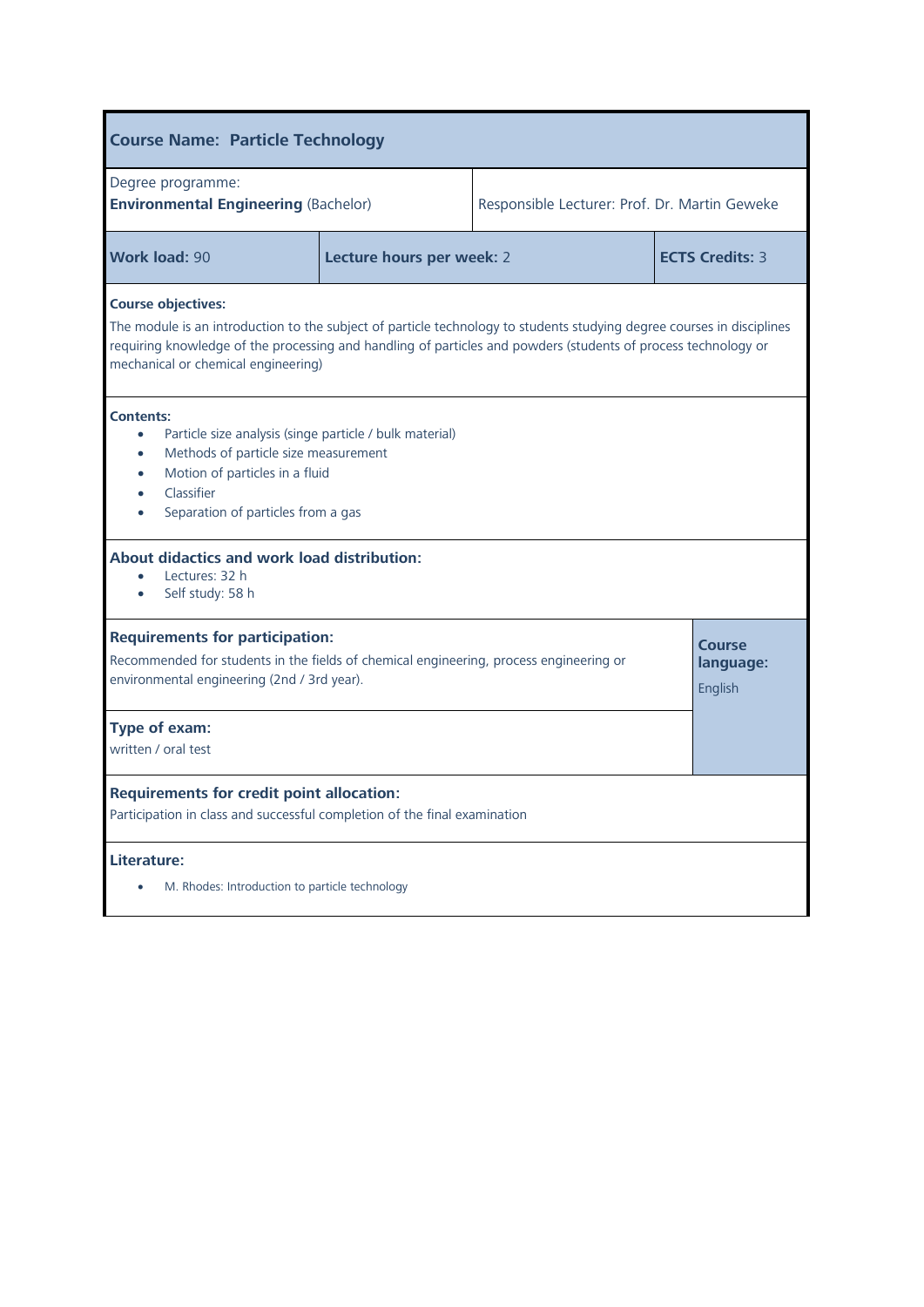| <b>Course Name: Pharmacology/Toxicology</b>                                                                                                                                                                                                                                                                                                                                                                                                                                                                                                                                                                                                                                                                                                           |                           |                                                                                            |                                                                     |  |
|-------------------------------------------------------------------------------------------------------------------------------------------------------------------------------------------------------------------------------------------------------------------------------------------------------------------------------------------------------------------------------------------------------------------------------------------------------------------------------------------------------------------------------------------------------------------------------------------------------------------------------------------------------------------------------------------------------------------------------------------------------|---------------------------|--------------------------------------------------------------------------------------------|---------------------------------------------------------------------|--|
| Degree programme:<br><b>Environmental Engineering (Bachelor)</b>                                                                                                                                                                                                                                                                                                                                                                                                                                                                                                                                                                                                                                                                                      |                           | Responsible Lecturer: Prof. Dr. Claus Wacker                                               |                                                                     |  |
| Work load: 150                                                                                                                                                                                                                                                                                                                                                                                                                                                                                                                                                                                                                                                                                                                                        | Lecture hours per week: 4 | <b>ECTS Credits: 5</b>                                                                     |                                                                     |  |
| <b>Course objectives:</b>                                                                                                                                                                                                                                                                                                                                                                                                                                                                                                                                                                                                                                                                                                                             |                           |                                                                                            |                                                                     |  |
| <b>Contents:</b><br>The course looks at the following subjects:                                                                                                                                                                                                                                                                                                                                                                                                                                                                                                                                                                                                                                                                                       |                           |                                                                                            |                                                                     |  |
| Pharmacology<br>Administration of Drugs and Subsequent<br>$\bullet$<br>Processes<br>Pharmacokinetics 1: Absorption and Distribution<br>$\bullet$<br>Pharmacokinetics 2: Biotransformation<br>$\bullet$<br>(Metabolism)<br>Pharmacokinetics 3: Toxification of Xenobiotics<br>$\bullet$<br>during Metabolism; Elimination from the<br>Organism<br>Pharmacodynamics 1: Pharmacological Effects on<br>$\bullet$<br>Receptors and Transport Systems<br>Pharmacodynamics 2: Pharmacological Effects on<br>$\bullet$<br>Enzymes and Microorganisms<br>Pharmacodynamics 3: Structure-Activity- and<br>$\bullet$<br>Dose-Response-Relationship<br>Pharmacodynamics 4: Side Effects of Drugs<br>$\bullet$<br>Development and Testing of new Drugs<br>$\bullet$ |                           | <b>Toxicology</b><br><b>Heavy Metals</b><br>$\bullet$<br>Asbestos<br>Aromatic Hydrocarbons | Air-way poisons and irritant gases<br>Chlorinated organic compounds |  |
| About didactics and work load distribution:<br>Lectures, supported by blackboard presentation projectors and integrated by the students performed exercises,<br>worksheets; lab work. (72 hours lectures, 78 hours self-study)                                                                                                                                                                                                                                                                                                                                                                                                                                                                                                                        |                           |                                                                                            |                                                                     |  |
| <b>Requirements for participation:</b>                                                                                                                                                                                                                                                                                                                                                                                                                                                                                                                                                                                                                                                                                                                |                           |                                                                                            | <b>Course</b><br>language:                                          |  |
| Type of exam:<br>Written examination                                                                                                                                                                                                                                                                                                                                                                                                                                                                                                                                                                                                                                                                                                                  |                           |                                                                                            | English                                                             |  |
| <b>Requirements for credit point allocation:</b><br>Successful completion of the written examination                                                                                                                                                                                                                                                                                                                                                                                                                                                                                                                                                                                                                                                  |                           |                                                                                            |                                                                     |  |
| Literature:                                                                                                                                                                                                                                                                                                                                                                                                                                                                                                                                                                                                                                                                                                                                           |                           |                                                                                            |                                                                     |  |